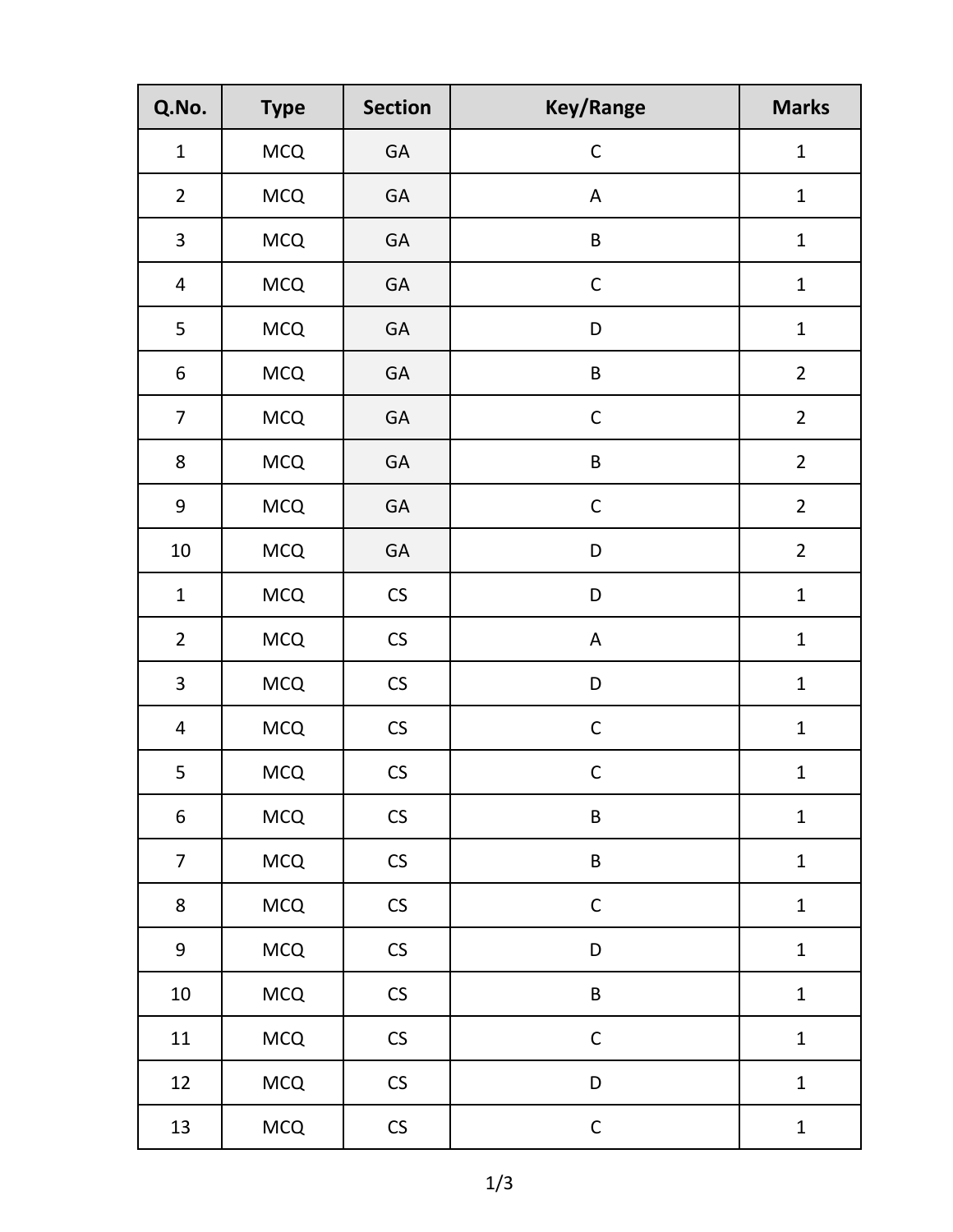| Q.No.  | <b>Type</b> | <b>Section</b>       | <b>Key/Range</b> | <b>Marks</b>   |
|--------|-------------|----------------------|------------------|----------------|
| 14     | <b>MCQ</b>  | CS                   | $\sf B$          | $\mathbf{1}$   |
| 15     | <b>MCQ</b>  | CS                   | D                | $\mathbf{1}$   |
| 16     | <b>MCQ</b>  | CS                   | $\sf B$          | $\mathbf{1}$   |
| 17     | <b>NAT</b>  | CS                   | 31 to 31         | $\mathbf{1}$   |
| 18     | <b>NAT</b>  | $\mathsf{CS}\xspace$ | 26 to 26         | $\mathbf 1$    |
| 19     | <b>NAT</b>  | CS                   | 31 to 31         | $\mathbf 1$    |
| $20\,$ | <b>NAT</b>  | CS                   | 0.08 to 0.08     | $\mathbf{1}$   |
| 21     | <b>NAT</b>  | CS                   | $2$ to $2$       | $\mathbf{1}$   |
| 22     | <b>NAT</b>  | $\mathsf{CS}\xspace$ | 0.502 to 0.504   | $\mathbf 1$    |
| 23     | <b>NAT</b>  | CS                   | 80 to 80         | $\mathbf{1}$   |
| 24     | <b>NAT</b>  | CS                   | 6 to 6           | $\mathbf{1}$   |
| 25     | <b>NAT</b>  | $\mathsf{CS}\xspace$ | 29 to 29         | $\mathbf{1}$   |
| 26     | <b>MCQ</b>  | $\mathsf{CS}\xspace$ | D                | $\overline{2}$ |
| 27     | <b>MCQ</b>  | $\mathsf{CS}\xspace$ | $\sf B$          | $\overline{2}$ |
| 28     | $MCQ$       | $\mathsf{CS}\xspace$ | $\mathsf C$      | $\overline{c}$ |
| 29     | <b>MCQ</b>  | $\mathsf{CS}\xspace$ | $\mathsf C$      | $\overline{2}$ |
| $30\,$ | <b>MCQ</b>  | $\mathsf{CS}\xspace$ | $\mathsf A$      | $\overline{2}$ |
| 31     | <b>MCQ</b>  | $\mathsf{CS}\xspace$ | $\mathsf C$      | $\overline{2}$ |
| 32     | <b>MCQ</b>  | CS                   | $\mathsf C$      | $\overline{2}$ |
| 33     | <b>MCQ</b>  | $\mathsf{CS}\xspace$ | $\sf B$          | $\overline{2}$ |
| 34     | <b>MCQ</b>  | $\mathsf{CS}\xspace$ | $\sf B$          | $\overline{2}$ |
| 35     | <b>MCQ</b>  | $\mathsf{CS}\xspace$ | $\mathsf C$      | $\overline{2}$ |
| 36     | <b>MCQ</b>  | $\mathsf{CS}\xspace$ | $\mathsf A$      | $\overline{2}$ |